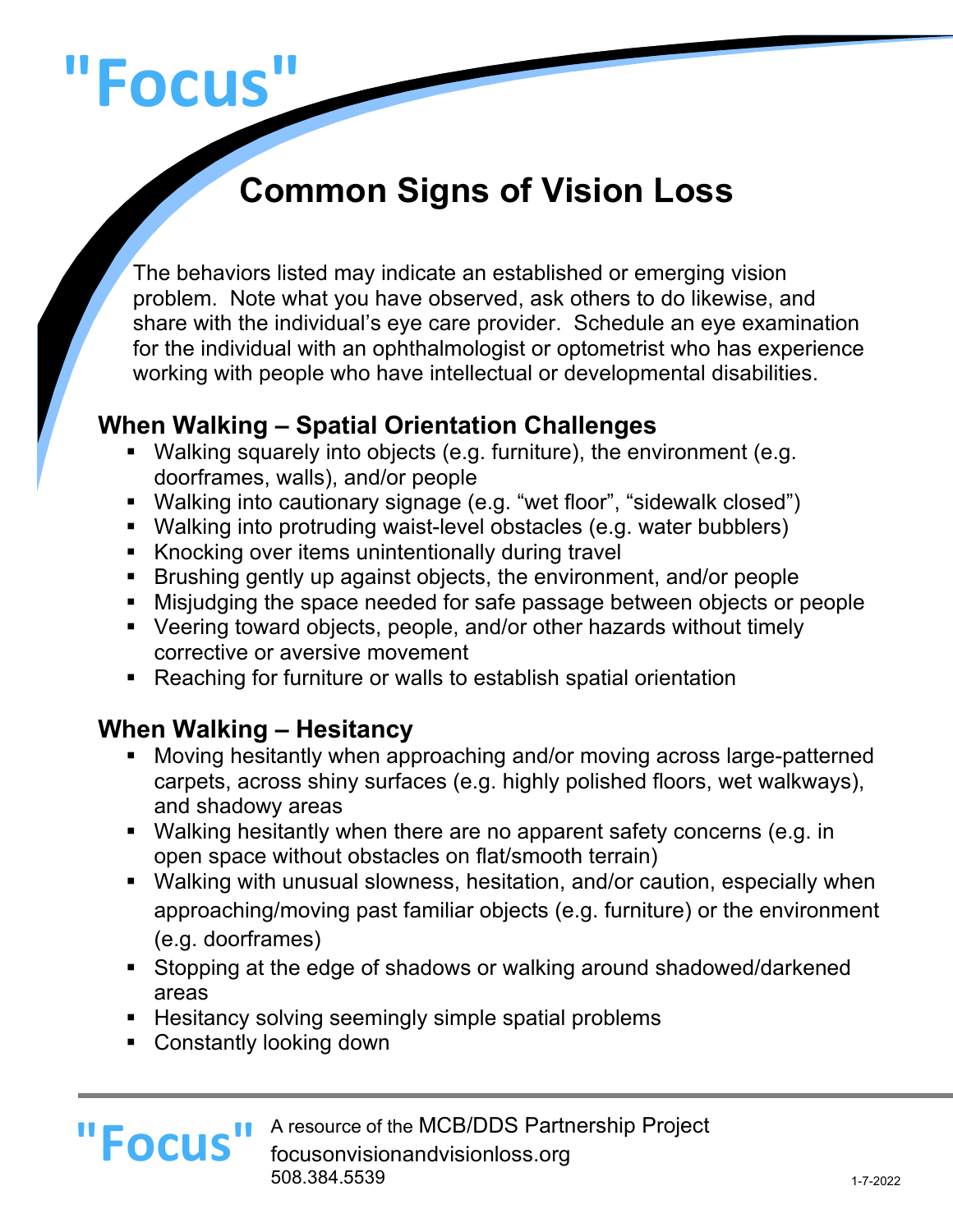# **When Walking – Tripping or Falling**

- **EXEDENT** Increased tripping or falling
- Tripping over hoses on the floor (e.g. clear oxygen hose) or ground (e.g. garden hose)
- Tripping over something near one's feet before starting to walk
- Tripping over pets near one's feet or in resting in one's travel path

# **When Walking – Visual Perception Challenges**

- Mistaking an object in the distance for something else while walking (e.g. a mailbox for a person)
- Inability to locate pets (indoors or outdoors)
- Walking past family, friends, or familiar people without acknowledging them
- Inability to visually track moving objects (e.g. balls, cars) and people
- § Suddenly surprised by people walking across the front of the body
- Walking through an open doorway with people involved in a meeting
- Walking into the wrong restroom

# **When Walking – Elevation Changes**

- Difficulty locating available handrails on stairs or steps
- Foot searching when approaching steps or other elevation changes
- Avoiding stairs/steps altogether
- Under or over-stepping when negotiating stairs, steps, curbs, ramps, or uneven pavement
- Missing or falling off the first/last step on stairs or set of steps
- Falling off or being surprised by curbs, especially down curbs
- § Stopping at/being surprised by the slightest of elevation changes

# **When Walking – Lighting Considerations**

- Stopping/pausing when transitioning from dark to bright or bright to dark lighting
- Avoiding travel in dark areas or at night
- Becoming disoriented in familiar places, especially at night
- Decreased walking speed or requesting sighted assistance during dark indoor or night travel
- Hesitancy when moving into or through dimly lit rooms or outdoors after sunset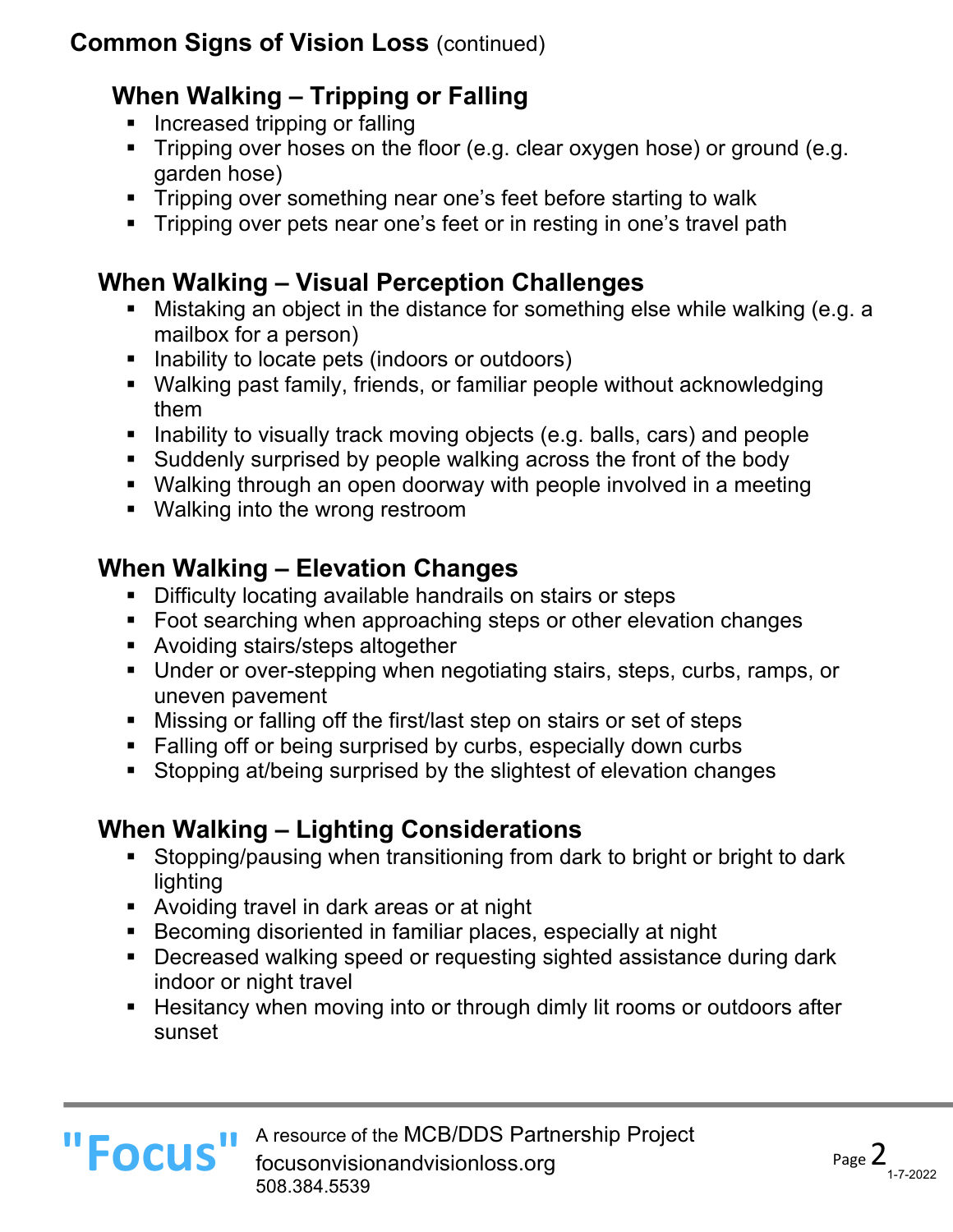#### **When Walking – Outdoor Specific**

- Walking past needed poles (e.g. bus stop, pedestrian push buttons)
- Not recognizing dangerous environmental situations (e.g. construction areas or similar situations) which require an alternate route to maintain appropriate safety
- Not recognizing the colors on traffic lights, various road signs, vehicles
- Walking into yellow "Caution" tape within construction areas
- Walking too close to poles with wide bases
- Walking into construction barriers
- Veering into scaffolding
- Walking into bank ropes
- Walking on and off the grass along a walkway or sidewalk
- Inability to accurately follow prominent crosswalk lines
- Not stopping at driveway or street crossings or visually checking for approaching vehicles
- Walking into head-level obstacles (e.g. tree branches, protruding signage, signs along sidewalk, protruding ladders on construction vehicles)
- Not lifting feet high enough in anticipation of tree roots interrupting an otherwise smooth sidewalk
- Not slowing down in anticipation of up/down stairs, curbs, or ramps
- Stepping into deep puddles
- Stepping into deep holes in the pavement
- Having difficulty finding smooth and available pavement
- Veering into clearly established snowbanks
- Difficulty transitioning in and out of vehicles (e.g. cars, vans, buses)
- Difficulty finding available support railings in vehicles

#### **When Reaching**

- Difficulty locating dropped objects, doorknobs, light switches etc.
- Groping for objects or touching them in an uncertain manner
- § Knocking things over when reaching (e.g. cups with water or other liquids)
- Reaching inaccurately (e.g. beyond, in front of, or off to the side of a desired object)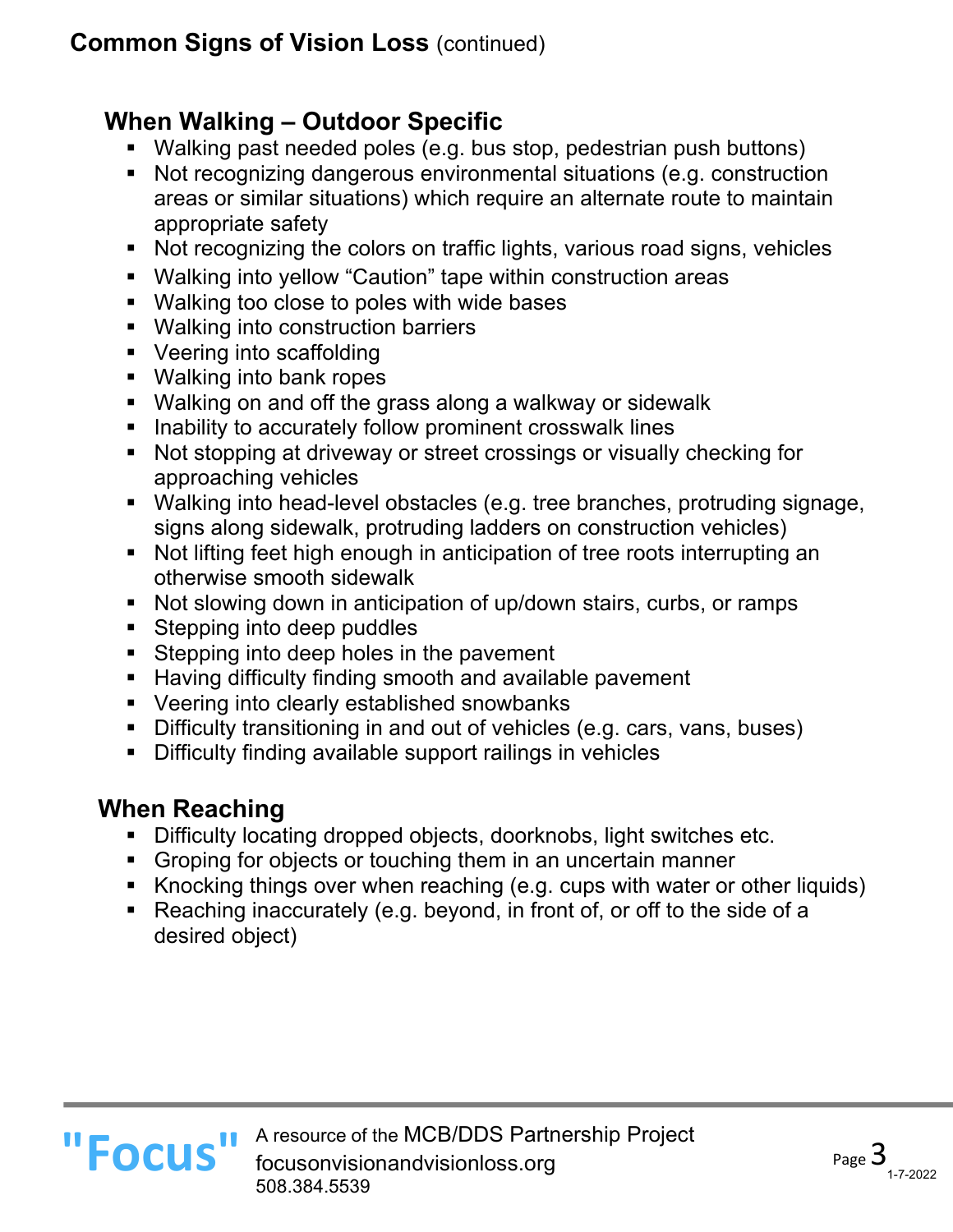#### **When Performing Activities of Daily Living**

- Difficulty aligning two objects (e.g. putting toothpaste on a toothbrush, finding a keyhole with a key)
- Difficulty finding the proper key among others on a keychain
- Inserting a key into keyhole with the key's teeth facing the wrong direction
- Sitting further away from an activity or backing up to see (e.g. watching TV)
- Picking up/taking someone else's belongings
- § Difficulty finding or identifying personal belongings
- Holding items further away when looking
- Missing low-contrast items (i.e. dark-colored items vs. a dark-colored background or light-colored items vs. a lightly colored background)
- Not looking at the task and relying more on touch for successful completion
- Difficulty with or avoidance of usual or favorite tasks
- Difficulty dressing or determining the proper sidedness of familiar clothes
- Mismatching clothing colors when dressing
- Misjudging similar colors (e.g. navy vs. black or purple, red vs. orange)
- Tilting head to see something more clearly
- Difficulty discerning between coins
- Difficulty distinguishing paper money
- Asking someone to take the bills/coins necessary for a purchase
- Not knowing what bills/coins were received for change from a purchase

#### **When Reading**

- § Difficulty reading signage or household items with print (e.g. appliance dials or flat-screen buttons, thermostat, elevator button panel, TV remote, phone buttons, cellphone display)
- § Difficulty reading printed materials in fine, regular, or large print (e.g. preferred magazines/books, mail, medicine bottles)
- § Difficulty reading cursive writing (e.g. written correspondence, one's signature, grocery list)
- **•** Difficulty reading indoor/outdoor signage
- Moving items closer to the eyes or moving closer to the activity (e.g. reading print or looking at pictures in a book or magazine)
- Attempting to read/look at print or pictures upside down without correction

#### A resource of the MCB/DDS Partnership Project **II FOCUS** A resource of the MCB/DDS Partnership Project<br> **FOCUS** focusonvisionandvisionloss.org<br>
FOCUS 508.384.5539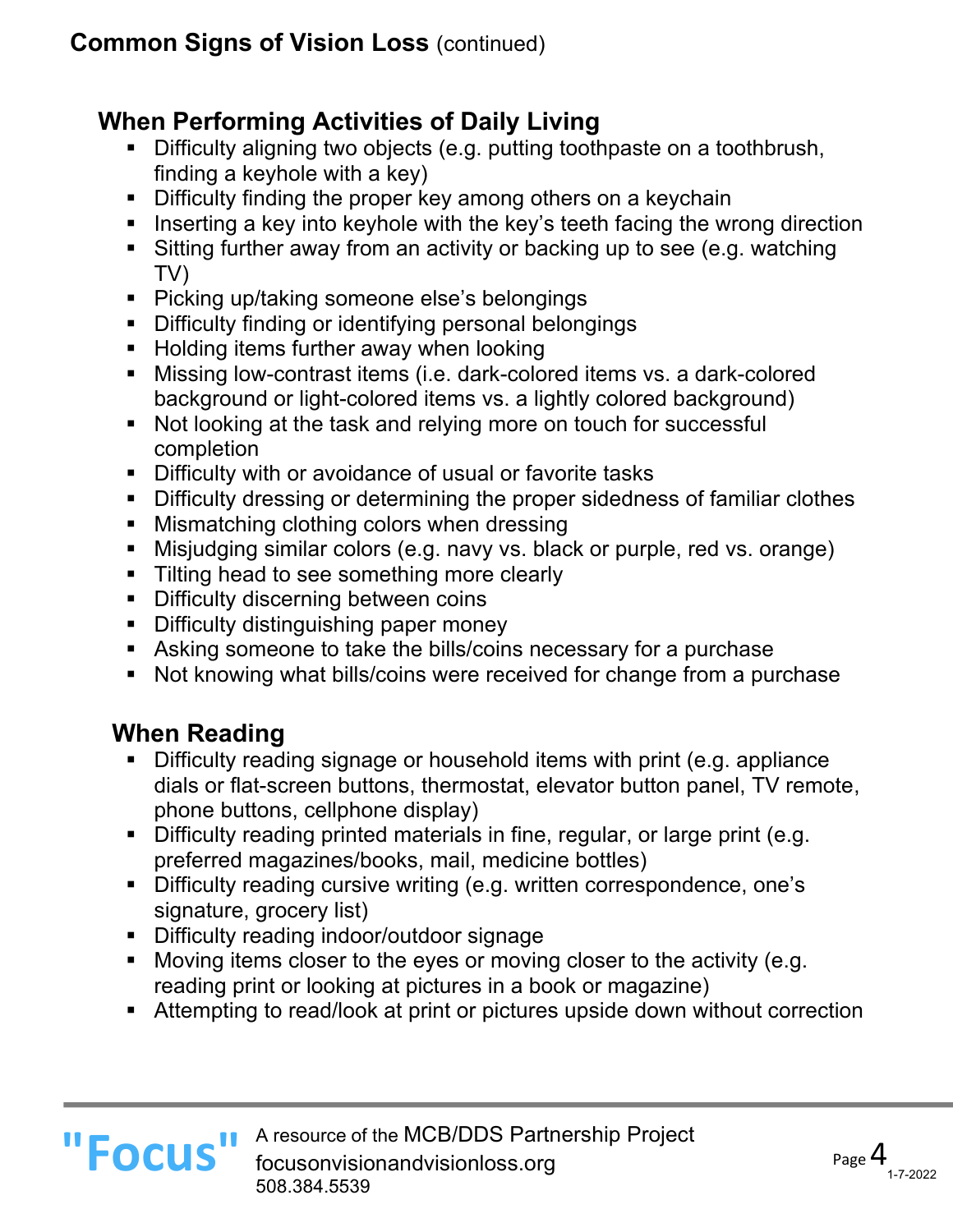#### **When Eating/Drinking**

- Difficulty locating food items on the plate with utensils (e.g. unsuccessful fork picking for food)
- Bringing empty utensil (e.g. fork or spoon) to the mouth
- Using the wrong utensil to find/eat a certain food
- Food dropping off the utensil when bringing to the mouth
- Difficulty knowing how foods are arranged on the plate
- Difficulty finding things on one place mat or place setting (e.g. utensils, plate, cups, napkin etc.)
- Difficulty pouring liquids (i.e. aligning the liquid with the cup or container)
- Thinking a cup is empty when it has water in it
- Overfilling cups/spilling
- Under/over-reaching for cups and utensils
- Missing or leaving food on the plate
- Finishing a meal prematurely out of frustration
- Neglecting food on one side of the plate consistently
- Changes in eating behavior

# **When Talking**

- § Difficulty recognizing familiar faces
- Unable to make direct eye contact
- Not reading facial expressions/cues
- Not facing the sighted person during a conversation
- Extending a handshake from an odd angle
- Failure to acknowledge an outstretched handshake by another person

# **Lighting Needs and/or Changes**

- **•** Turning lights off, even when in dim lighting situations
- Wearing sunglasses and/or a brimmed hat indoors
- Requesting additional or different kinds of lighting
- § Slower "adaptation" time (i.e. entering indoor darkness from bright sunny outdoors or vice versa causes the traveler to be immobilized)
- Increased sensitivity to bright lights (e.g. headlights) or reflected light (i.e. snow-blindness)
- Expressing there's isn't enough light when the lighting is suitable for others
- § Squinting in brightly-lit environments or outdoors in the sun
- Shielding the eyes or looking away from bright light sources
- Making a visor or brim with one's hand
- Preferred seating with windows behind the body